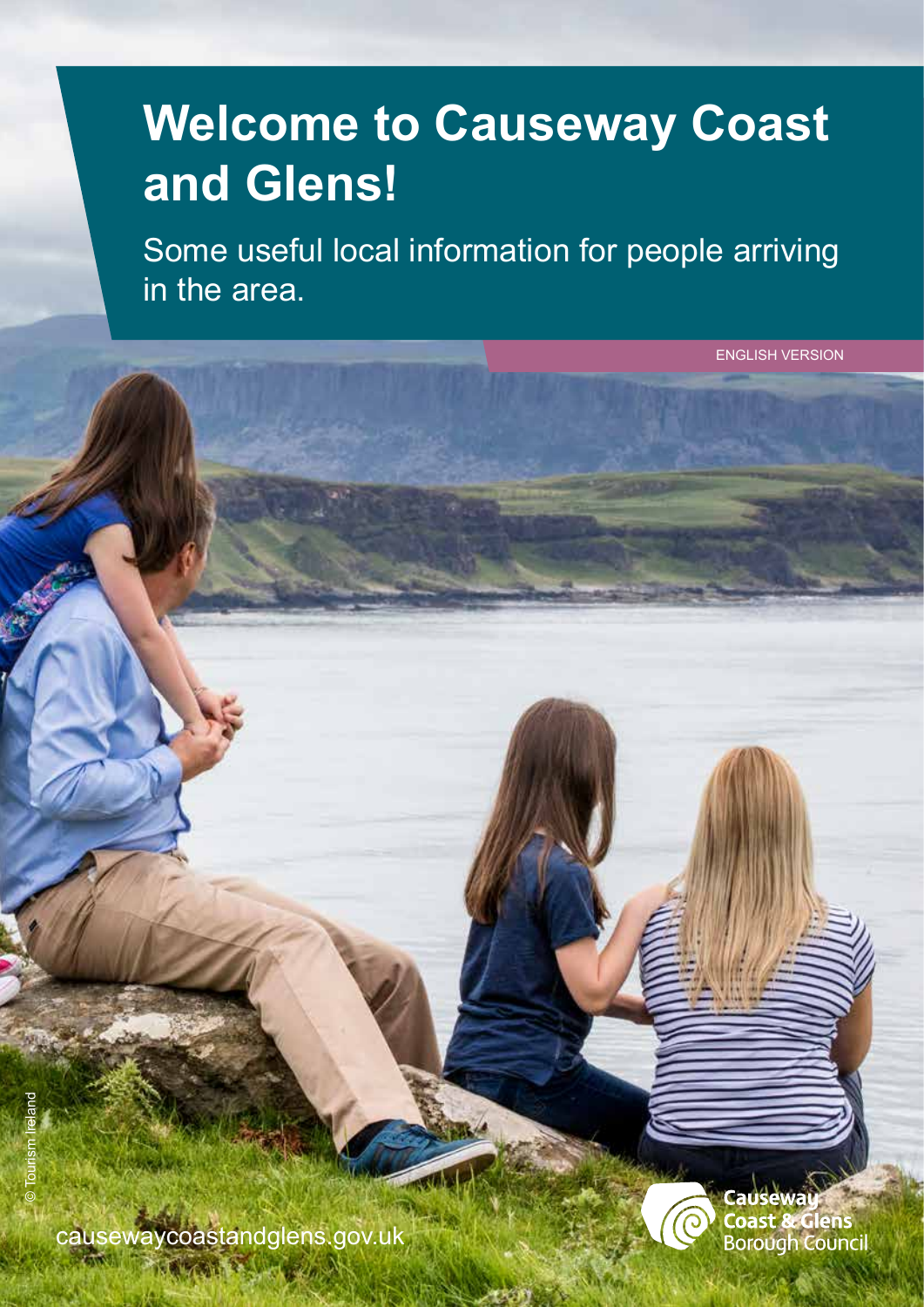# **Find out more about Causeway Coast and Glens**

The Causeway Coast and Glens Borough stretches from Lough Foyle in the west to the Glens of Antrim in the east and the main towns are Coleraine, Ballymoney, Ballycastle and Limavady. It is home to the Giant's Causeway World Heritage Site, along with a host of other visitor attractions.

Causeway Coast and Glens Borough Council provides a range of local services. Some of these are: refuse collection and recycling, sports and leisure facilities, parks and playgrounds, community centres, arts centres and museums, cemeteries, public toilets, dog licensing, registration of births, deaths and marriages, economic development, community safety and good relations.

You can find out more at <https://www.causewaycoastandglens.gov.uk> or you can also follow Council's Facebook and Twitter pages.

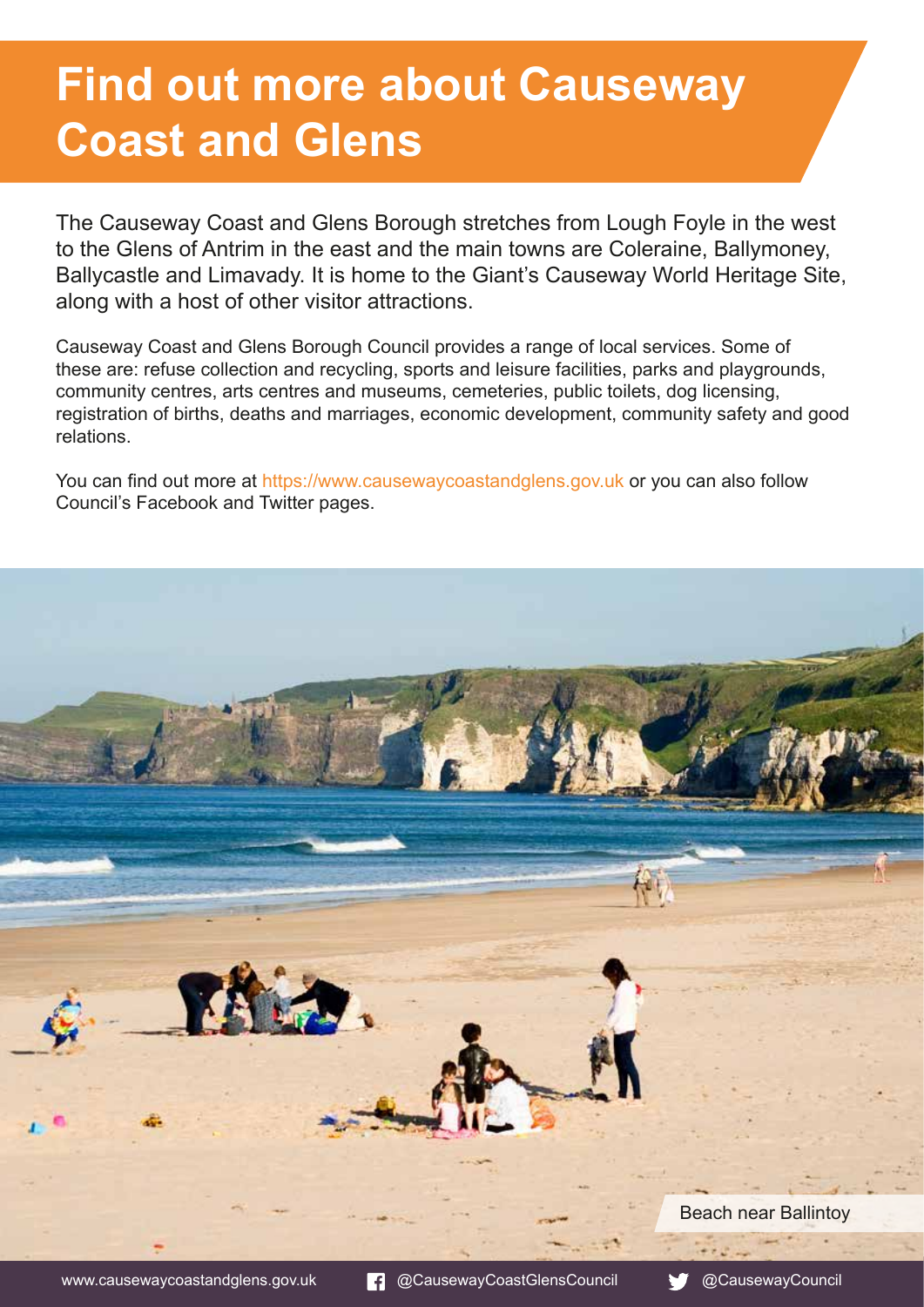

## **Public Transport**

Translink operate bus, coach and train services connecting Northern Ireland. Coach services are operated by Goldline. Local bus services and town services are operated by **Ulsterbus** 

<https://www.translink.co.uk>



## **Post Offices**

You will find Post Offices in most settlements, where you can access a range of postal and money transfer services. A list of locations can be found here:

#### <https://www.postoffice.co.uk/branch-finder>



## **Emergency**

In an emergency you can contact Police, Fire Service and Ambulance by dialling 999. If you need to contact the Police in a nonemergency the number you should call is 101.

## **Local Support Organisations**

There are a range of voluntary organisations offering practical support and signposting with issues such as financial difficulty, isolation, mental health and wellbeing for families, children and young people, older people and anyone who is vulnerable. A list of these can be found on Council's website:

[https://www.causewaycoastandglens.gov.uk/](https://www.causewaycoastandglens.gov.uk/advice) [advice](https://www.causewaycoastandglens.gov.uk/advice)



# **Things to See and Do**

There are activities for all ages in Causeway Coast and Glens. You'll find information about childrens play areas, leisure centres and other recreational activities here:

#### [https://www.causewaycoastandglens.gov.uk/](https://www.causewaycoastandglens.gov.uk/see-do) [see-do](https://www.causewaycoastandglens.gov.uk/see-do)

There's lots more information about coastal walks, hiking trails, forest parks, beaches and other attractions to be found here:

<https://www.visitcausewaycoastandglens.com>

#### **Community Activities** 223

Causeway Coast and Glens has a vast range of community groups offering activities and support in each of the towns and villages from parent and toddler groups, luncheon clubs for older people, youth clubs, to leisure activities such as arts and crafts classes, sewing clubs, mens sheds, community choirs, yoga and many more. You can find details of community organisations in your area at:

[https://www.causewaycoastandglens.gov.uk/](https://www.causewaycoastandglens.gov.uk/live/community-services/community-voluntary-organisations-register) [live/community-services/community-voluntary](https://www.causewaycoastandglens.gov.uk/live/community-services/community-voluntary-organisations-register)[organisations-register](https://www.causewaycoastandglens.gov.uk/live/community-services/community-voluntary-organisations-register)

## **Libraries**  $\mathsf{I}\mathsf{I}\mathsf{T}$

There are libraries in Ballycastle,

Ballymoney, Coleraine, Cushendall, Dungiven, Garvagh, Kilrea, Limavady and Portstewart where you can access books, resources and activities as well as lots of online resources:

<https://www.librariesni.org.uk>